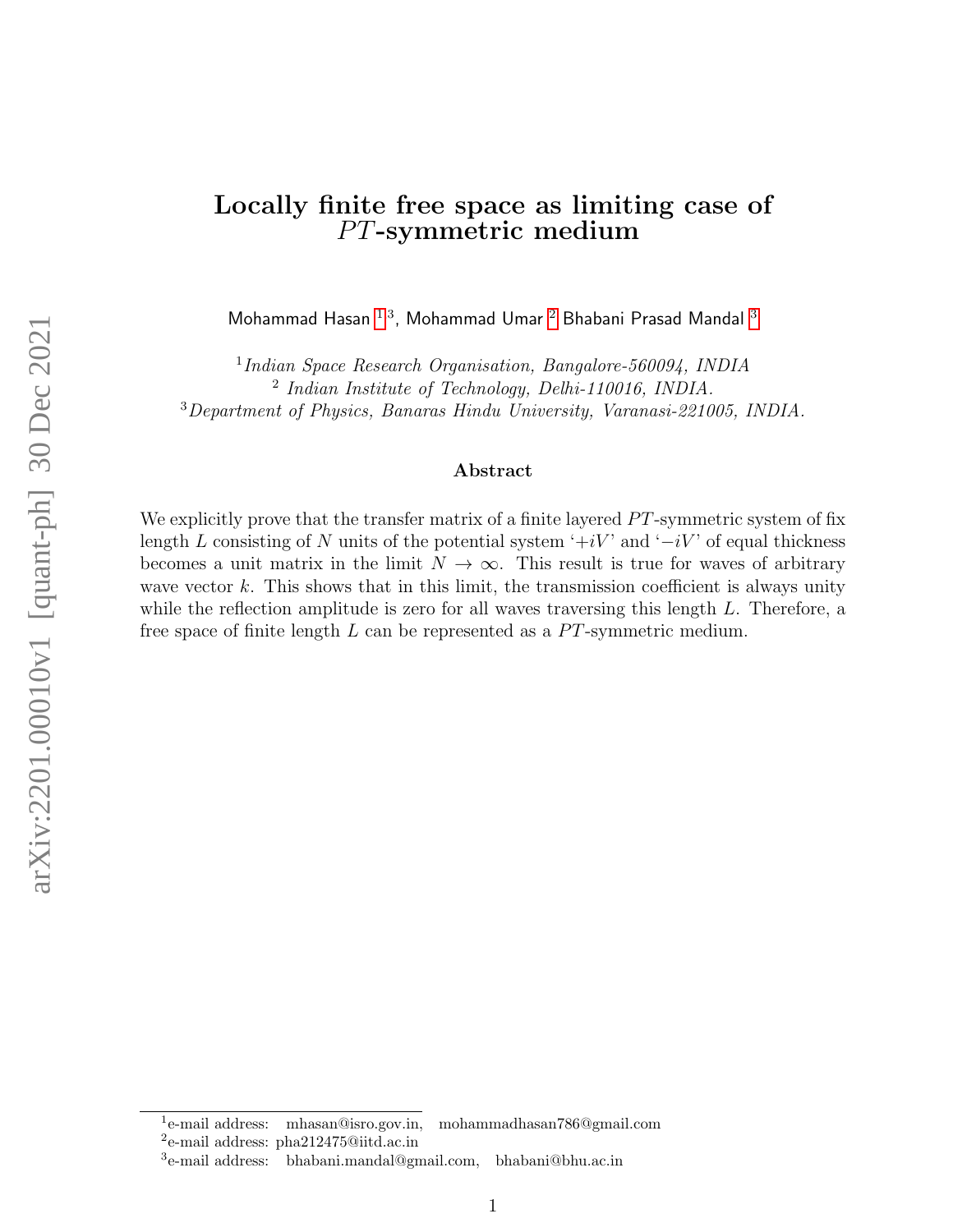### 1 Introduction

Around two decades ago, it was discovered that certain class of non-Hermitian Hamiltonian can support real energy eigen values provided the Hamiltonian is invariant under a combine parity (P) and time-reversal (T) operation [\[1\]](#page-7-0). It was also noted that that a fully consistent quantum theory can be developed for non-Hermitian system in a modified Hilbert space through the modification of inner product which restore the equivalent Hermiticity and the unitary time evolution of the system  $[2, 3]$  $[2, 3]$ . Since then a new dimension in quantum mechanics has emerged known as  $PT$ -symmetric quantum mechanics  $|4|$ . The non-Hermitian Hamiltonian display several new features which are originally absent in Hermitian Hamiltonians. The important features are exceptional points (EPs) [\[5,](#page-8-0) [6\]](#page-8-1), spectral singularity  $(SS)$  [\[7\]](#page-8-2)-[\[10\]](#page-8-3), coherent perfect absorption  $(CPA)$  [10]-[\[15\]](#page-8-4), critical coupling (CC) [\[16\]](#page-8-5)-[\[19\]](#page-8-6) and CPA-laser [\[20\]](#page-8-7). Others notable features are invisibility [\[21,](#page-8-8) [22,](#page-8-9) [23\]](#page-8-10) and reciprocity [\[24\]](#page-8-11). CPA and SS have also been studied in the context of non-Hermitian space fractional quantum mechanics [\[25\]](#page-8-12). Phenomena of SS have also been studied in the domain of quaternionic quantum mechanics [\[26\]](#page-8-13).

A quantum vacuum has fluctuations due to particle and anti-particle creations and annihilations in such a way that creations and annihilations balances each other to keep the net charge neutrality of the vacuum. In a sufficiently small time interval, a snap shot of the vacuum will contain equal number of particle/anti-particles pairs or waves of complex frequencies having positive and negatives components of imaginary part. If the creation and annihilation of the particles are respectively 'gain' and 'loss' component for the vacuum system (and vice-versa for anti-particles), then the snap shot of the vacuum will be a  $PT$ -symmetric system. In other words quantum vacuum is stable under  $PT$ symmetry.

Our motivation for the present work arises due to the arguments presented in the above paragraph. In order to check that whether vacuum can be represented as  $PT$ symmetric system, we consider a finite layered  $PT$ -symmetric system of fix length  $L$ consisting of N units of the potential systems  $\div iV$  and  $\div iV$  of equal thickness  $\check{b}$ without any intervening gap between the individual potential systems. It is shown that in the limit  $N \to \infty$  such that  $2Nb = L$ , the entire PT-symmetric system of finite length L is equivalent to an empty space of length  $L$  in all aspect. We prove this by showing that the transfer matrix of our  $PT$ -symmetric system of length  $L$  is a unit matrix in the above limiting case for particles of any wave vector k incident on this system.

We organize the paper as follows: In section [2](#page-2-0) we briefly discuss the transfer matrix for one dimensional scattering. In section [3](#page-2-1) we calculate the transfer matrix for our layered PT-symmetric system and evaluate the limiting case  $N \to \infty$  of the finite length PTsymmetric medium in section [4.](#page-4-0) We present results and associated discussion in section [5.](#page-7-4)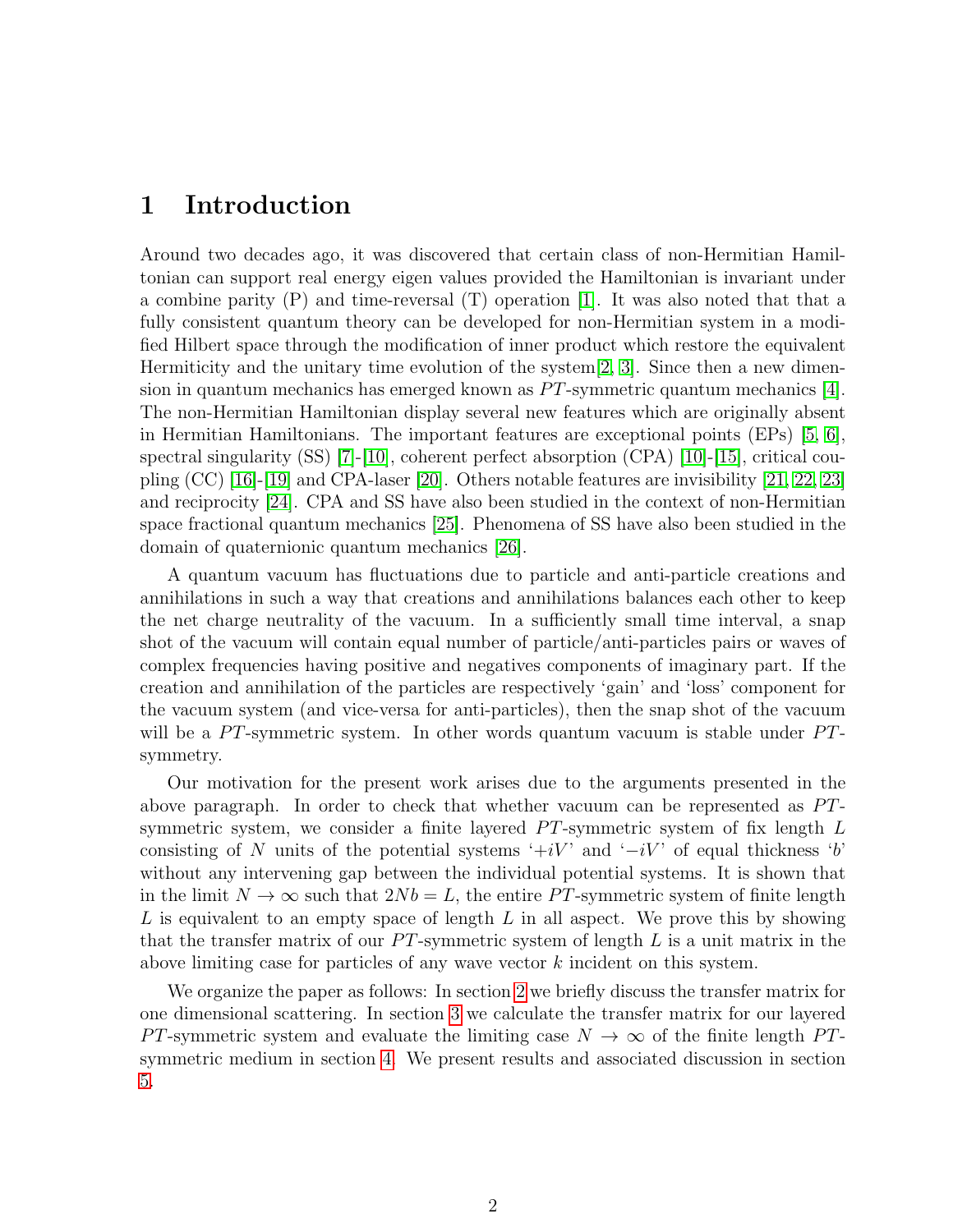## <span id="page-2-0"></span>2 Transfer matrix

The Hamiltonian operator in one dimension for a non-relativistic particle is (in the unit  $\hbar = 1$  and  $2m = 1$ )

$$
H = -\frac{d^2}{dx^2} + V(x),
$$
\n(1)

where  $V(x) \in C$ .  $V(x) \to 0$  as  $x \to \pm \infty$ . If  $\int U(x)dx$ , where  $U(x) = (1 + |x|)V(x)$  is finite over all  $x$ , then the Hamiltonian given above admits a scattering solution with the following asymptotic values

$$
\psi(k, x \to +\infty) = A_+(k)e^{ikx} + B_+(k)e^{-ikx},\tag{2}
$$

$$
\psi(k, x \to -\infty) = A_{-}(k)e^{ikx} + B_{-}(k)e^{-ikx}.
$$
\n(3)

The coefficients  $A_{\pm}, B_{\pm}$  are connected through a  $2 \times 2$  matrix M, called as transfer matrix as given below,

$$
\begin{pmatrix} A_+(k) \\ B_+(k) \end{pmatrix} = M(k) \begin{pmatrix} A_-(k) \\ B_-(k) \end{pmatrix} . \tag{4}
$$

Where,

$$
M(k) = \begin{pmatrix} M_{11}(k) & M_{12}(k) \\ M_{21}(k) & M_{22}(k) \end{pmatrix}.
$$
 (5)

With the knowledge of the transfer matrix  $M(k)$ , the transmission and reflection coefficient are obtained as,

<span id="page-2-2"></span>
$$
t_l(k) = \frac{1}{M_{22}(k)} = t_r(k), \quad r_l(k) = -\frac{M_{12}}{M_{22}(k)}, r_r(k) = \frac{M_{21}}{M_{22}(k)}.
$$
 (6)

The transfer matrix shows composition property. If the transfer matrix for two nonoverlapping finite scattering regions  $V_1$  and  $V_2$ , where  $V_1$  is to the left of  $V_2$ , are  $M_1$  and  $M_2$  respectively, then the net transfer matrix  $M_{net}$  of the whole system  $(V_1$  and  $V_2)$  is

$$
M_{net} = M_2.M_1 \tag{7}
$$

The composition result can be generalized for arbitrary numbers of non-overlapping finite scattering regions. Knowing the transfer matrix, one easily compute the scattering coefficients by using Eq. [6.](#page-2-2) From Eq. [6,](#page-2-2) it is also seen that if the diagonal elements are unity and off-diagonal elements are zero, then we always have  $t_l(k) = 1 = t_r(k)$  and  $r_l(k) = 0 = r_r(k)$ . This case of transfer matrix represent empty space.

# <span id="page-2-1"></span>3 Transfer matrix of layered  $PT$ -symmetric system

Fig [2](#page-3-0) shows the layered  $PT$ -symmetric system which is made by periodic repetitions of 'unit cell'  $PT$ -symmetric system shown in Fig [1.](#page-3-1) It can be shown that the transfer matrix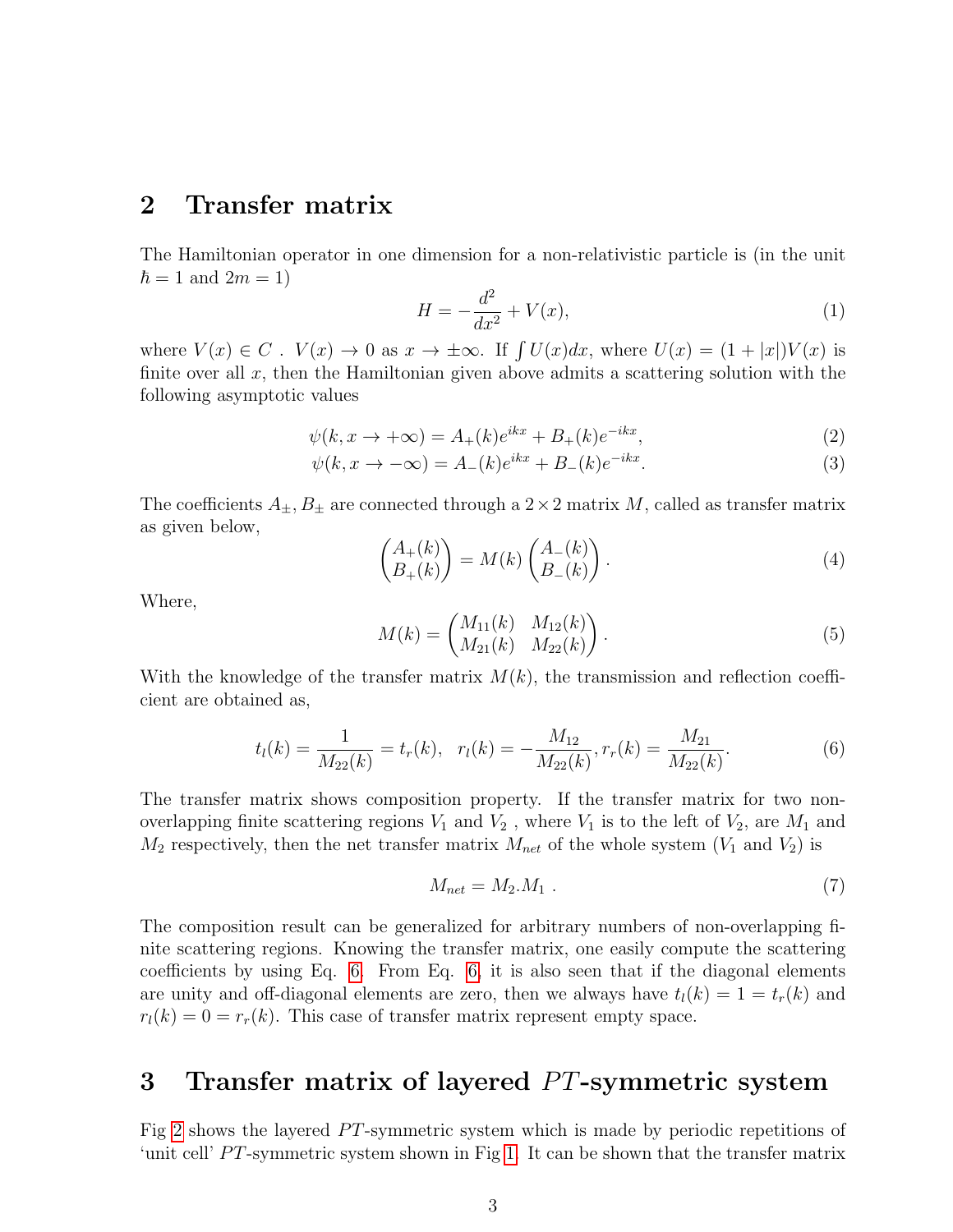

<span id="page-3-1"></span>Figure 1: A PT-symmetric 'unit cell' consisting of a pair of complex conjugate barrier. y-axis represent the imaginary height of the potential.



<span id="page-3-0"></span>Figure 2: A periodic PT-symmetric potential made by the periodic repetition of the 'unit cell' potential shown in Fig [1.](#page-3-1) y-axis represent the imaginary height of the potential.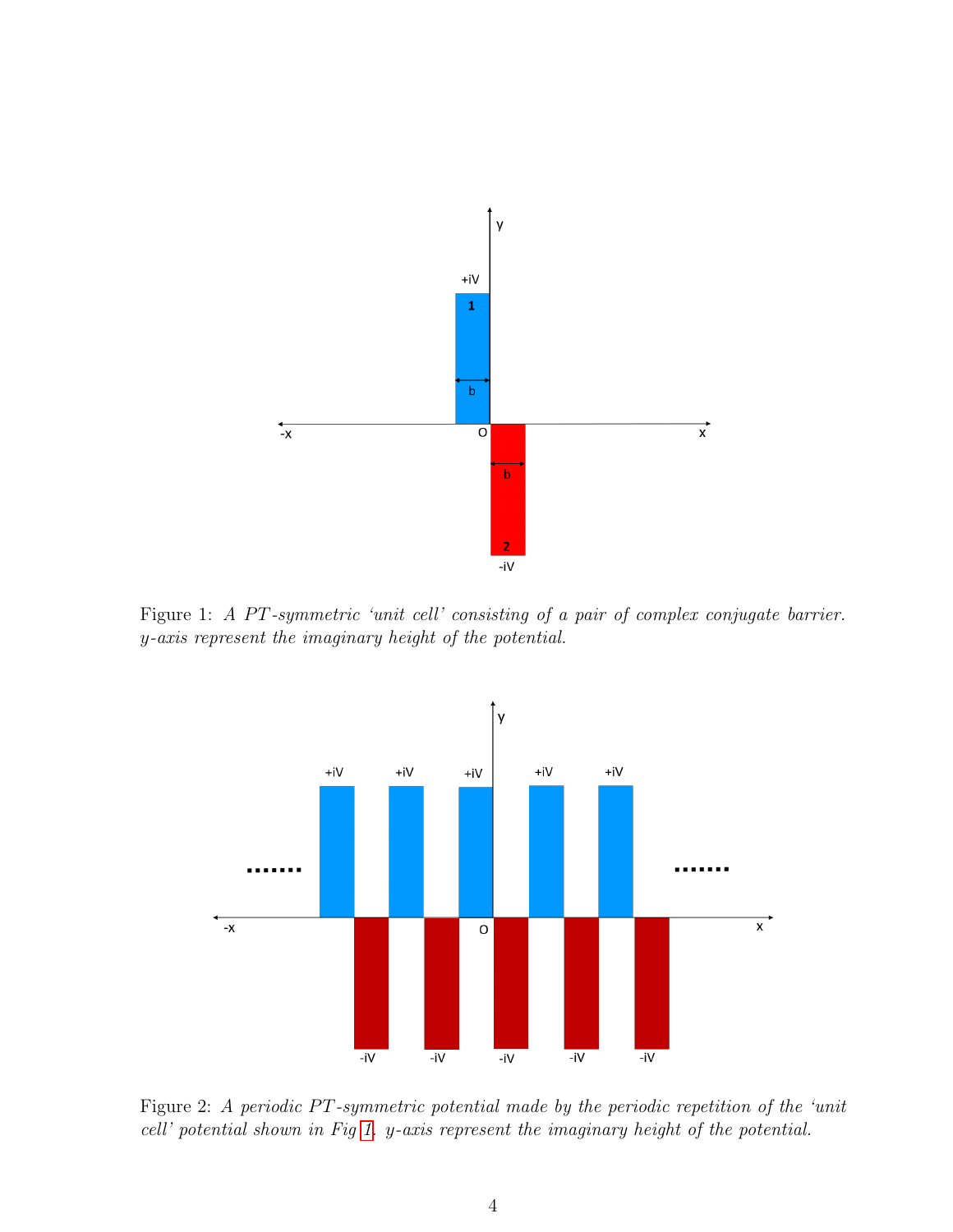of the 'unit cell' system is

$$
M(k) = \begin{pmatrix} (\xi + i\chi)e^{-2ikb} & i(\eta - \tau)e^{-2ikb} \\ i(\eta + \tau)e^{2ikb} & (\xi - i\chi)e^{2ikb} \end{pmatrix}.
$$
 (8)

$$
\xi = \frac{1}{2} (\cos 2\alpha + \cosh 2\beta) - \cos 2\phi (\cosh^2 \beta \sin^2 \alpha + \cos^2 \alpha \sinh^2 \beta),\tag{9}
$$

$$
\chi = \frac{1}{2}(U_{+}\cos\phi\sin 2\alpha + U_{-}\sin\phi\sinh 2\beta). \tag{10}
$$

$$
\eta = \frac{1}{2} (\cosh 2\beta - \cos 2\alpha) \sin 2\phi.
$$
 (11)

$$
\tau = \frac{1}{2}(U_{+}\sin\phi\sinh 2\beta + U_{-}\cos\phi\sin 2\alpha). \tag{12}
$$

In the above equations,  $U_{\pm} = \frac{k}{a}$  $\frac{k}{\rho} \pm \frac{\rho}{k}$  $\frac{\rho}{k}$ ,  $\alpha = b\rho \cos \phi$ ,  $\beta = b\rho \sin \phi$ .  $\rho$  and  $\phi$  are the modulus and phase of  $k_2 =$ √  $\overline{k^2+iV} = \rho e^{i\phi}$  respectively such that  $\rho = (k^4 + V^2)^{\frac{1}{4}}$  and  $\phi = \frac{1}{2}$  $\frac{1}{2}$  tan<sup>-1</sup>  $\left(\frac{V}{k}\right)$  $\frac{V}{k^2}$ ). It can be noted that  $k_1 = \rho e^{-i\phi}$ . From the knowledge of transfer matrix of a 'unit cell' potential, one can find the transfer matrix for the corresponding locally periodic potential consisting N such cells [\[28\]](#page-8-14). Using the approach outlined in [\[28,](#page-8-14) [29\]](#page-8-15), we obtain the following transfer matrix for the layered  $PT$ -symmetric system,

$$
\Omega(k) = \begin{pmatrix} [T_N(\xi) + i\chi U_{N-1}(\xi)]e^{-ikL} & i(\eta - \tau)U_{N-1}(\xi)e^{-ikL} \\ i(\eta + \tau)U_{N-1}(\xi)e^{ikL} & [T_N(\xi) - i\chi U_{N-1}(\xi)]e^{ikL} \end{pmatrix}.
$$
(13)

 $T_N(\xi)$  and  $U_N(\xi)$  are the Chebyshev polynomials of first and second kind respectively.  $L = 2Nb$  is the net spatial extent of the layered PT-symmetric system.

# <span id="page-4-0"></span>4 Special case of layered  $PT$ -symmetric medium

In this section we show that a finite length  $L$  of our layered PT-symmetric system consisting infinitely many cells is analogous to an empty one dimensional space of length L. To show this we take limiting case  $N \to \infty$  of each elements of transfer matrix [24](#page-6-0) such that  $b = \frac{L}{2N}$  where L is fixed (and is finite). Various steps of the calculations are discussed below.

The limiting of case of  $\xi$  and  $\chi$  in the leading order of L can be shown to be,

$$
\lim_{N \to \infty} \xi = 1 - \frac{(kL)^2}{2N^2}, \quad \lim_{N \to \infty} \chi = \frac{kL}{N}
$$
\n(14)

In arriving at the above limit, we have used  $b = \frac{L}{2\lambda}$  $\frac{L}{2N}$ . We also observe  $\lim_{N\to\infty} \xi < 1$ . With the above limiting value of  $\xi$ , we also evaluate

<span id="page-4-1"></span>
$$
\lim_{N \to \infty} \cos^{-1} \xi = \frac{kL}{N}.
$$
\n(15)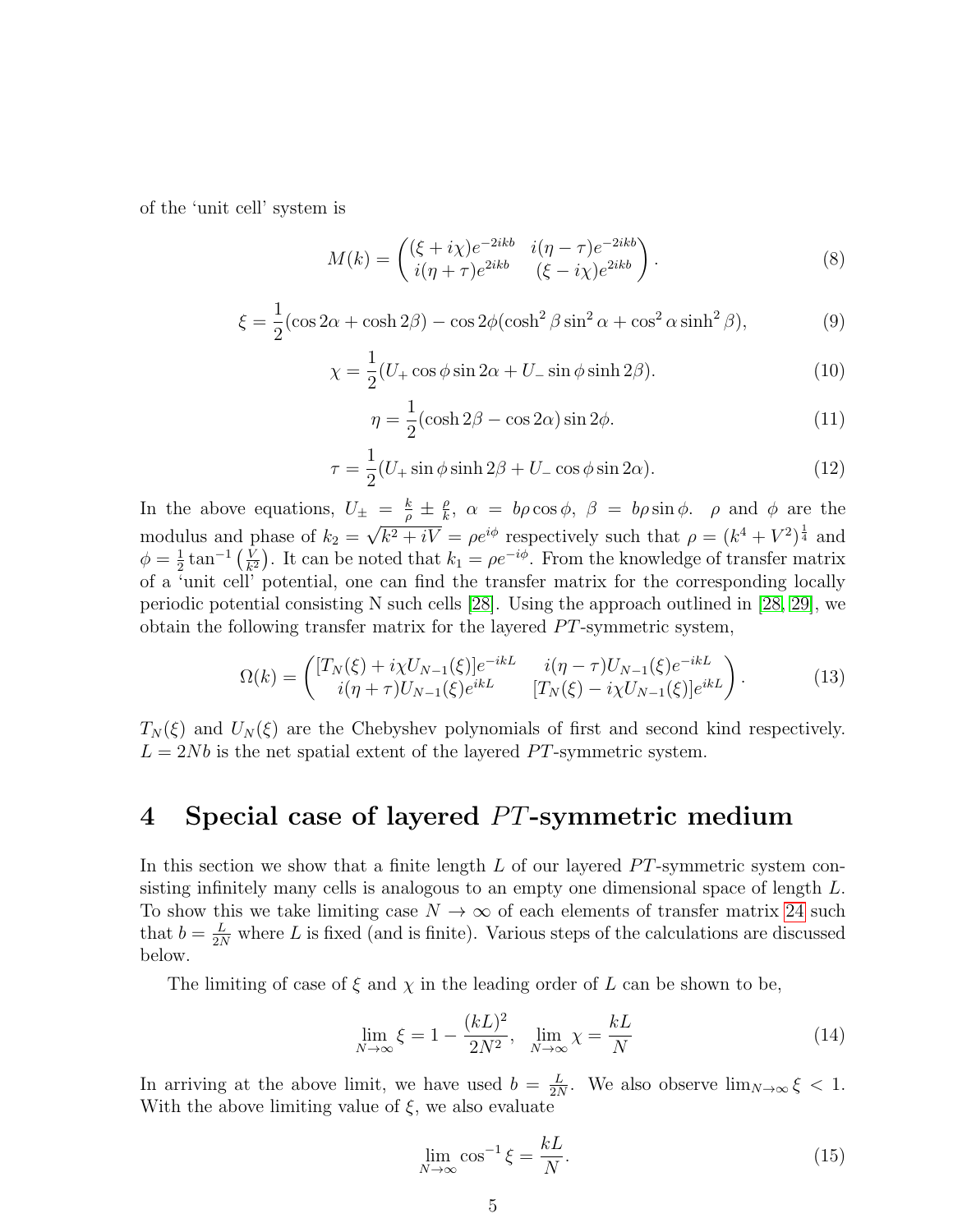It is further known that for  $|\varepsilon| < 1$ , one can express  $T_N(\varepsilon) = \cos(N \cos^{-1} \varepsilon)$ . Therefore,

<span id="page-5-0"></span>
$$
\lim_{N \to \infty} T_N(\xi) = \cos(N \cos^{-1} \xi).
$$

Using Eq. [15](#page-4-1) in the above, we find

$$
\lim_{N \to \infty} T_N(\xi) = \cos kL. \tag{16}
$$

Next we evaluate the limiting value of Chebyshev polynomial of second kind for the present problem. We use the following identity,

<span id="page-5-3"></span>
$$
U_{N-1}(\xi) = \frac{\sin (N \cos^{-1} \xi)}{\sin (\cos^{-1} \xi)}.
$$

Using Eq. [15](#page-4-1) in the above, the limiting value is given by,

$$
\lim_{N \to \infty} U_{N-1}(\xi) = \frac{\sin kL}{\sin \frac{kL}{N}}.\tag{17}
$$

From the above result, we arrive at

<span id="page-5-1"></span>
$$
\lim_{N \to \infty} \chi U_{N-1}(\xi) = \sin kL. \tag{18}
$$

In the above we have used  $\lim_{N\to\infty} \sin \frac{k}{N} = \frac{k}{N}$ Combining the limiting values of Eq. [16](#page-5-0) and Eq. [18](#page-5-1) we have the following results,

<span id="page-5-2"></span>
$$
\lim_{N \to \infty} T_N(\xi) \pm i\chi U_{N-1}(\xi) = e^{\pm ikL}.
$$
\n(19)

Using Eq. [19](#page-5-2) in the diagonal values of transfer matrix (Eq. [24\)](#page-6-0) we obtain

$$
\lim_{N \to \infty} \Omega_{11} = 1 = \lim_{N \to \infty} \Omega_{22},\tag{20}
$$

i.e. the diagonal elements are unity in the limit  $N \to \infty$  provided the support L is finite. Now we evaluate the limiting values of off-diagonal terms of the transfer matrix. The limiting value of  $\eta \pm \tau$  in the leading order of b is,

$$
\lim_{N \to \infty} (\eta \pm \tau) = Vb^2. \tag{21}
$$

Using Eq[.17](#page-5-3) it can be easily shown that,

$$
\lim_{N \to \infty} (\eta \pm \tau) U_{N-1}(\xi) = \frac{Vb}{2k} \sin kL = 0.
$$
\n(22)

Therefore, the off-diagonal terms of the transfer matrix (Eq. [24\)](#page-6-0) are zero, i.e.,

$$
\lim_{N \to \infty} \Omega_{12} = 0 = \lim_{N \to \infty} \Omega_{21},\tag{23}
$$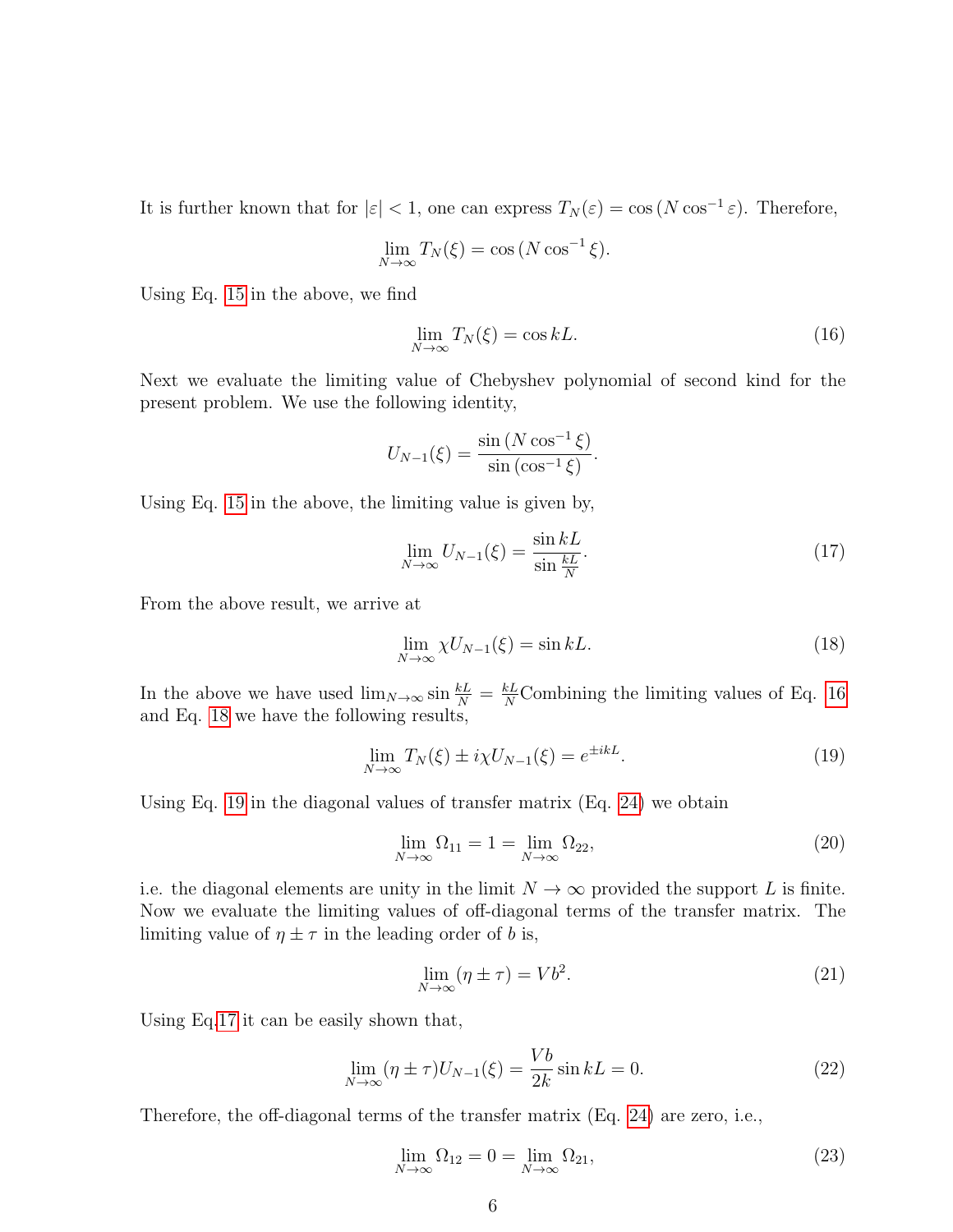

<span id="page-6-1"></span>Figure 3: Plot of transmission amplitude  $T(N, k)$  as a function of N and k for  $V = 40$ and  $L = 1$ . It is observed that the transmission is unity for large N. For a better clarity, the plot range of  $T$  is chosen in the range from 0.9995 to 1.0005.

for finite support  $L$ . Thus it is proved that for all  $k$ ,

<span id="page-6-0"></span>
$$
\lim_{N \to \infty} \begin{pmatrix} [T_N(\xi) + i\chi U_{N-1}(\xi)]e^{-ikL} & i(\eta - \tau)U_{N-1}(\xi)e^{-ikL} \\ i(\eta + \tau)U_{N-1}(\xi)e^{ikL} & [T_N(\xi) - i\chi U_{N-1}(\xi)]e^{ikL} \end{pmatrix} = \begin{pmatrix} 1 & 0 \\ 0 & 1 \end{pmatrix},
$$
(24)

and therefore transmission coefficient is always unity and reflection coefficient is always zero for all wave number k in the limit  $N \to \infty$ . Fig [3](#page-6-1) shows the plot of transmission amplitude  $T(N, k)$  as a function of N and k for  $V = 40$  and  $L = 1$ . It is seen from the figure that transmission amplitude is unity for large  $N$  as proven theoretically. The range of N in the figure is taken from 500 to 2000.

This is to be noted that when  $PT$ -symmetry is not respected, the vacuum configuration is not obtained. If one take the general case where the potential  $+iV$  is replaced by  $V_1+iV_2$ and potential  $-iV$  with  $V_1 - i\varepsilon V_2$ ,  $\{V_1, V_2\} \in R$ , the net configuration of length L in the limit  $N \to \infty$  corresponds to a barrier potential of height  $V_1 + i(1 - \varepsilon)V_2$  and length L. When PT-symmetry is respected  $(\varepsilon = 1)$ , the limiting case  $N \to \infty$  correspond to a real barrier of height  $V_1$  and length L. The case presented in this letter is the special case  $V_1 = 0, \varepsilon = 1$ . The calculations for the more general case is much lengthy and is planned to be reported elsewhere.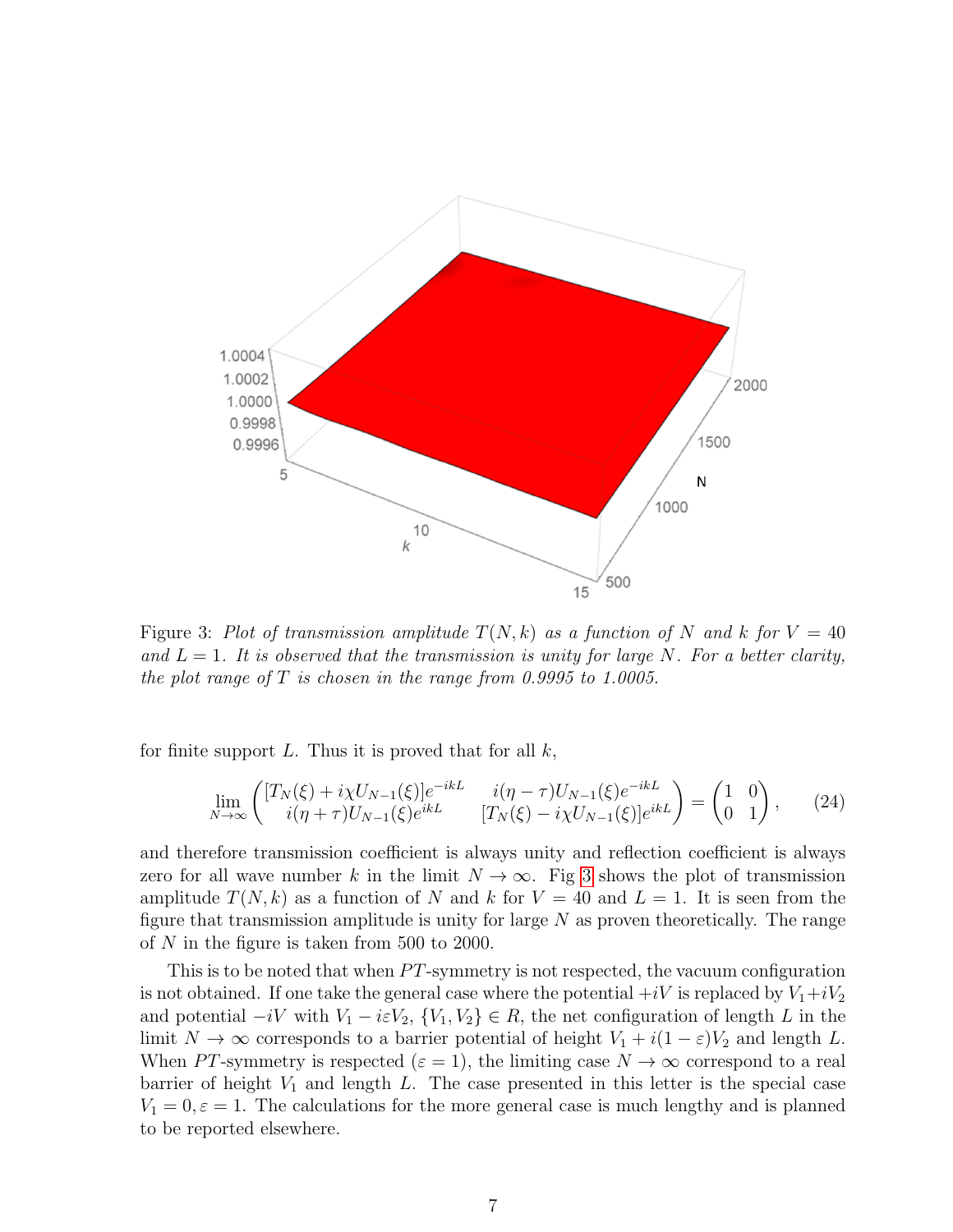### <span id="page-7-4"></span>5 Results and Discussions

We have shown that a finite layered  $PT$ -symmetric system of fix length  $L$  consisting of N units of adjacently arranged 'unit cell'  $PT$ -symmetric system represent a free space of length L in the limit  $N \to \infty$  at all wave number k. The 'unit cell' PT-symmetric system is made by potential '+iV' and ' $-iV$ ' ( $V \in R^+$ ), of same thickness and arranged adjacently without an intervening gap. This is proven by showing that the transfer matrix of such a layered  $PT$ -symmetric system over fix length  $L$  is a unity matrix at all wave number k for large number of unit cells. Therefore for such a system in this limit, the transmission coefficient is always unity while the reflection coefficient is always zero. Thus a free space of finite length  $L$  can be represented as  $PT$ -symmetric medium. The result is also shown numerically for transmission coefficient.

It is to be noted that in the present case of the layered  $PT$ -symmetric system, the effect of gain  $(+iV)$  and loss part  $(-iV)$  cancel each other in the limit  $b \to 0$  (or  $N \to$  $\infty$  for the present problem) as the wave traverses through it. This case is different than considering vanishing strength of balanced gain and loss component of the non-Hermitian potential. The present results shows that vacuum can be represented as the special case of  $PT$ -symmetric medium. More investigations are needed to understand the significant of this result. This finite  $PT$ -symmetric system for large L is also invisible for left and right incidence. If particle production is represented as  $+iV$  (the gain part) and particle annihilation is represented as  $-iV$  (the lossy part), then the present limiting case of layered  $PT$ -symmetric medium represent the static snap shot of vacuum fluctuation. However it will be worth investigating the nature of transfer matrix when the height of each 'unit cell' is oscillatory in nature where frequency of oscillation is different for different cells. This may represent a more realistic picture of vacuum fluctuation when represented in non-Hermitian quantum mechanics.

#### Acknowledgements:

MH acknowledges supports from Director-SPO and Scientific Secretary, ISRO for the encouragement of research activities. BPM acknowledges the Research Grant for Faculty under IoE Scheme (number 6031).

# References

- <span id="page-7-0"></span>[1] C. M. Bender and S. Boettcher, Phys. Rev. Lett. 80, 5243 (1998).
- <span id="page-7-1"></span>[2] A. Mostafazadeh, *Int. J. Geom. Meth. Mod. Phys.* **7**, 1191(2010) and references therein.
- <span id="page-7-2"></span>[3] C.M. Bender, *Rep. Progr. Phys.* **70** 947 (2007) and references therein.
- <span id="page-7-3"></span>[4] PT Symmetry in Quantum and Classical Physics, C. M. Bender, World Scientific (2019) and references therein.